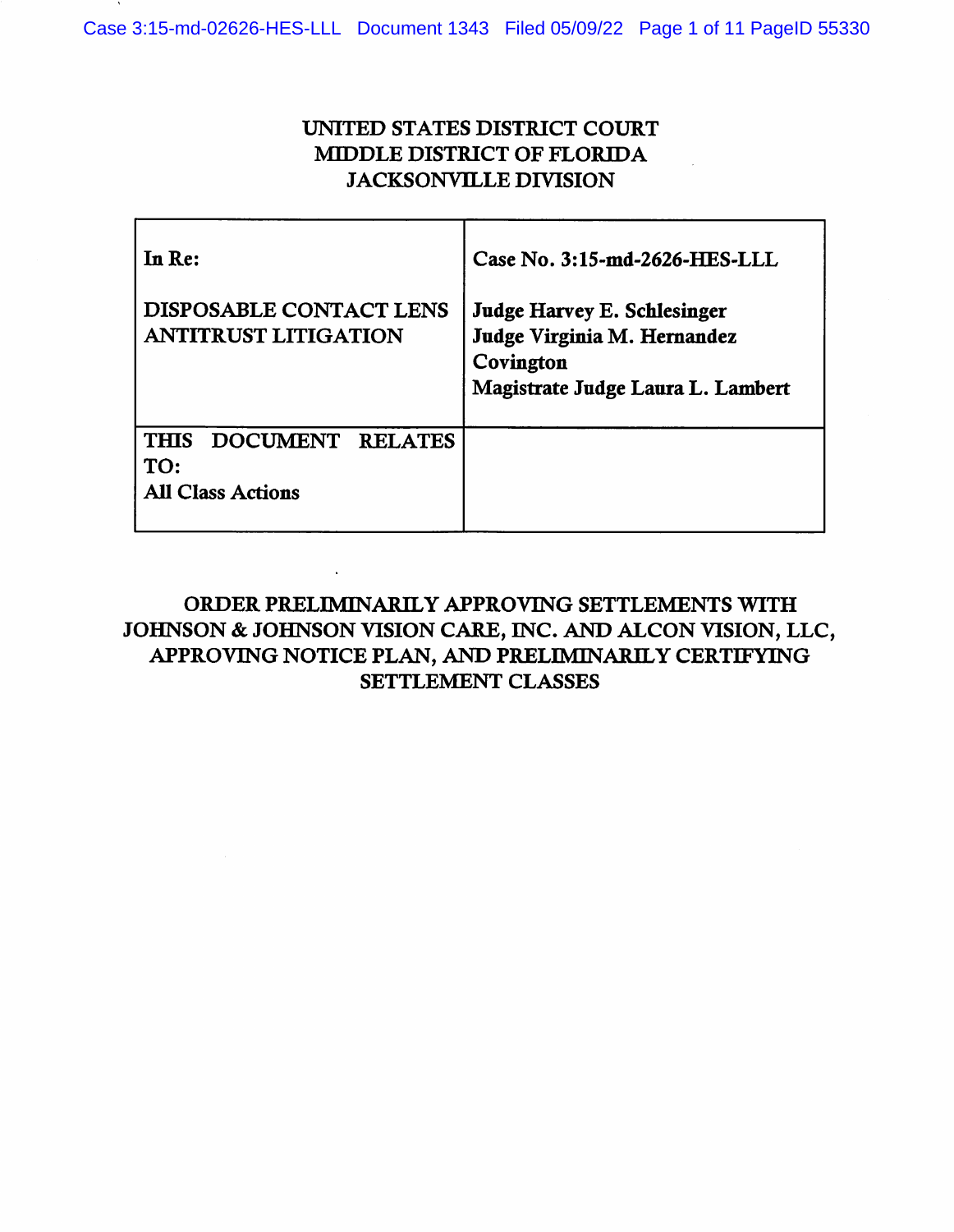This  $Action<sup>1</sup>$  is pending before this Court.

Plaintiffs<sup>2</sup> have entered into and executed the Agreements of Settlement ("Setdement Agreements") with Johnson & Johnson Vision Care, Inc. ("JJVCI") and Alcon Vision, LLC ("Alcon" and together with Plaintiffs and JJVCI, the "Settling Parties"), which, if finally approved by the Court, will result in the settlement of all claims against JJVCI and Alcon.

In full and final settlement of the claims asserted against JJVCI and Alcon in this Action, JJVCI agreed to pay the amount of \$55,000,000 and Alcon agreed to pay the amount of \$20,000,000 (the "Settlement Funds").

Plaintiffs, having made an application, pursuant to Rule 23(e) of the Federal Rules of Civil Procedure, for an order preliminarily approving the Settlement Agreements, which sets forth the terms and conditions of the Settlements of the Action against JJVCI and Alcon and for dismissal of the Action against JJVCI and Alcon with prejudice upon the terms and conditions set forth in the Settlement Agreements.

 $\overline{2}$ 

 $\Lambda$  As defined in the Settlement Agreements, the "Action" means the abovecaptioned litigation pending in the United States District Court for the Middle District of Florida, and any other actions that may be transferred or consolidated into this litigation.

<sup>&</sup>lt;sup>2</sup> As defined in the Settlement Agreements, "Plaintiffs" are Rachel Berg, Miriam Pardoll, Jennifer Sineni, Elyse Ulino, Susan Gordon, Cora Beth Smith, Brett Watson, Tamara O'Brien, Sheryl Marean, Catherine Dingle, Amanda Cunha, Alexis Ito, Kathleen Schirf, John Machikawa, and Joseph Felson.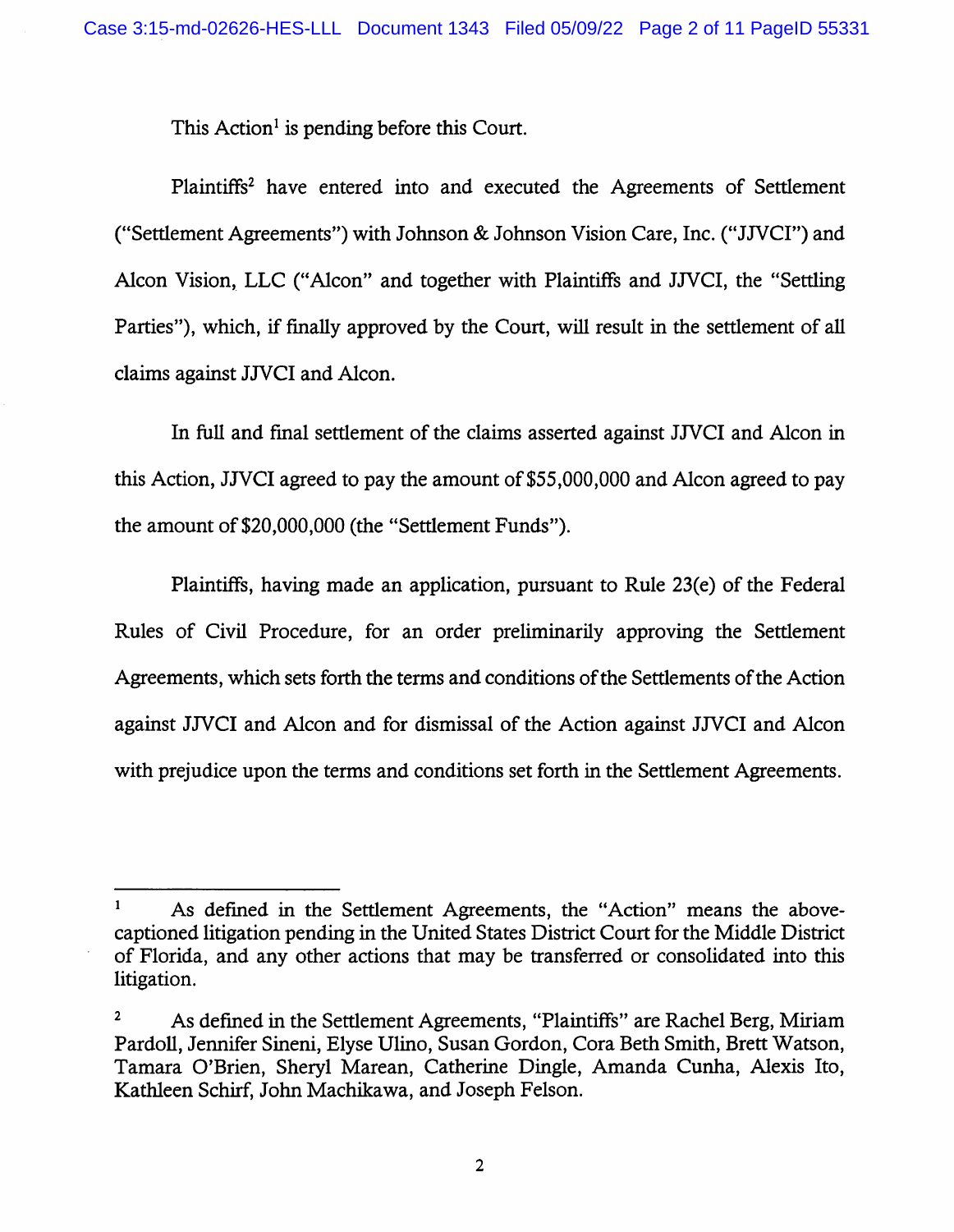This Court has previously certified litigation classes pursuant to Federal Rule of Civil Procedure 23 (ECF No. 940), and appointed Scott+Scott Attorneys at Law LLP, Hausfeld, LLP, and Robins Kaplan, LLP ("Lead Counsel") as class counsel (ECF No. 940).

This Court further appointed Rachel Berg, Miriam PardoU, Jennifer Sineni, Elyse Ulino, Susan Gordon, Cora Beth Smith, Brett Watson, Tamara O'Brien, Sheryl Marean, Catherine Dingle, Amanda Cunha, Alexis Ito, Kathleen Schirf, John Machikawa, and Joseph Felson as class representatives (ECF No. 940).

Plaintiffs have sought, and JJVCI and Alcon do not object to, the certification of Settlement Classes (as defined below) solely for settlement purposes. Plaintiffs have also filed a proposed Notice Plan with their Motion for Preliminary Approval of the Settlements and the Settling Parties have agreed to the entry of an order Preliminarily Approving Settlements.

The Court has read and considered the Settlement Agreements and the exhibits annexed thereto and other documents submitted in connection with Plaintiffs' Motion for Preliminary Approval of the Settlements, and the Court finding good cause,

#### IT IS HEREBY ORDERED:

1. All terms in initial capitalization used in this Order shall have the same meanings as set forth in the Settlements, unless otherwise noted or defined herein.

 $\overline{\mathbf{3}}$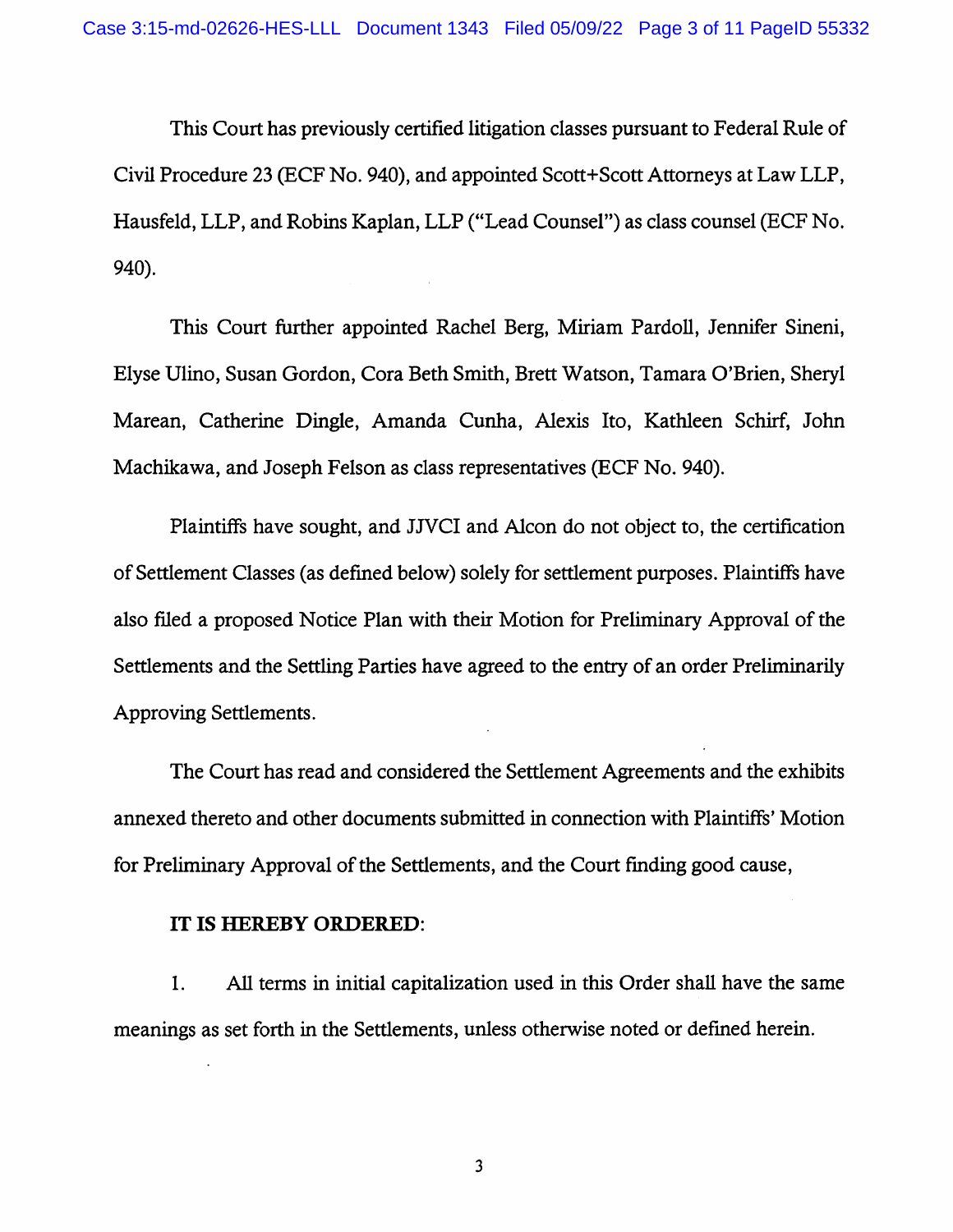### I. PRELIMINARY APPROVAL OF SETTLEMENTS

2. Upon review of the record, the Court preliminarily finds that the Settlements resulted from arm's-length negotiations between highly experienced counsel and falls within the range of possible approval. The Court also finds that the proposed Notice Plan satisfies the standards of Rule 23, in that it is the best notice practicable under the circumstances and includes individual notice to all members who can be identified through reasonable effort. Among other things, the Notice Plan informs potential settlement class members of their right to object to the Settlements, their right to exclude themselves from the Settlement Classes, the procedure for submitting a request for exclusion, the time, date, and location of the Fairness Hearing to be scheduled by the Court, and their right to appear at the Fairness Hearing.

3. The Court hereby preliminarily approves the Settlements, subject to further consideration at the Fairness Hearing described below. The Court preliminarily finds that the settlements encompassed by the Settlements Agreements raise no obvious reasons to doubt their fairness and provide a reasonable basis for presuming that the Settlement Agreements satisfy the requirements of Rules 23(c)(2) and 23(e) of the Federal Rules of Civil Procedure and due process so hat an appropriate notice of the Settlements should be given, subject to the Court's approval of a notice plan as provided in this Order.

#### n. PRELIMINARY CERTIFICATION OF SETTLEMENT CLASSES

4. Pursuant to Rule 23 of the Federal Rules of Civil Procedure, the Court

 $\overline{\mathbf{4}}$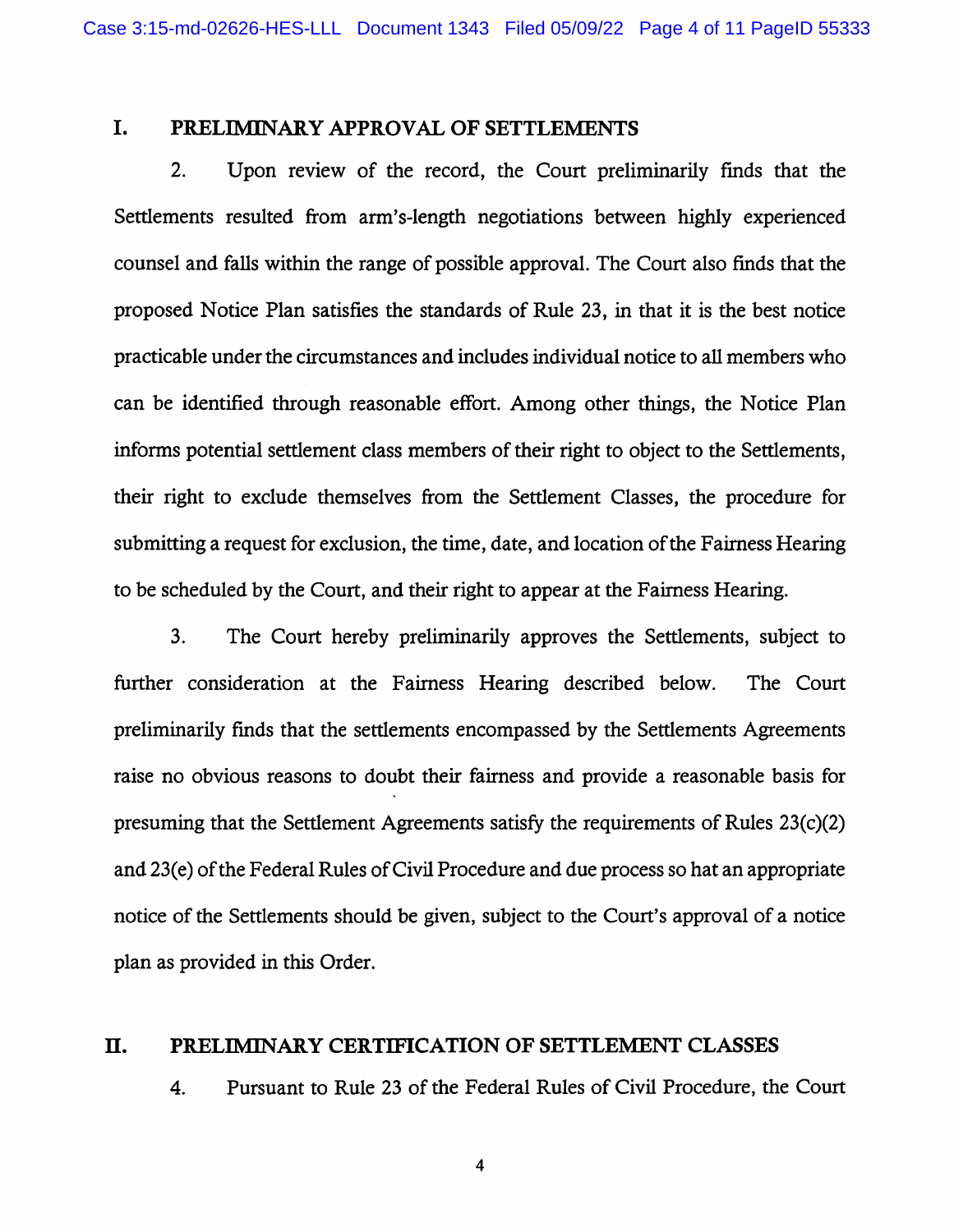preliminarily certifies, solely for settlement purposes, Settlement Classes for each the

JJVCI and Alcon Settlements, defined as follows:

All persons and entities residing in the United States who made retail purchases of disposable contact lenses manufactured by Alcon, JJVCI, CVI, or B&L during the Settlement Class Period for their own use and not for resale, where the prices for such contact lenses were subject to a "Unilateral Pricing Policy" and the purchase occurred during the period when the Unilateral Pricing Policy was in effect.

Excluded from the Settlement Class are any purchases from 1-800 Contacts of disposable contact lenses subject to B&L's Unilateral Pricing Policy, where the purchase occurred on or after July 1, 2015. Also excluded from the Settlement Class are Defendants, their parent companies, subsidiaries and affihates, any alleged co-conspirators, all governmental entities, and any judges or justices assigned to hear any aspect of this action.

The Settlement Class Period is firom June 1, 2013 to December 4, 2018.

5. Solely for purposes of settlement, the Court preliminarily finds that the requirements of Federal Rules of Civil Procedure 23(a) and 23(b)(3) have been satisfied, as follows: (a) the members of the Settlement Classes are so numerous that joinder of all members of the Settlement Classes is impracticable; (b) questions of law and fact common to the Settlement Classes predominate over any individual questions; (c) the claims of Plaintiffs are typical of the claims of the members of the Settlement Classes; (d) Plaintiffs and Lead Counsel have fairly and adequately represented and protected the interests of the Settlement Classes; and (e) a class action is superior to other available methods for the fair and efficient adjudication of the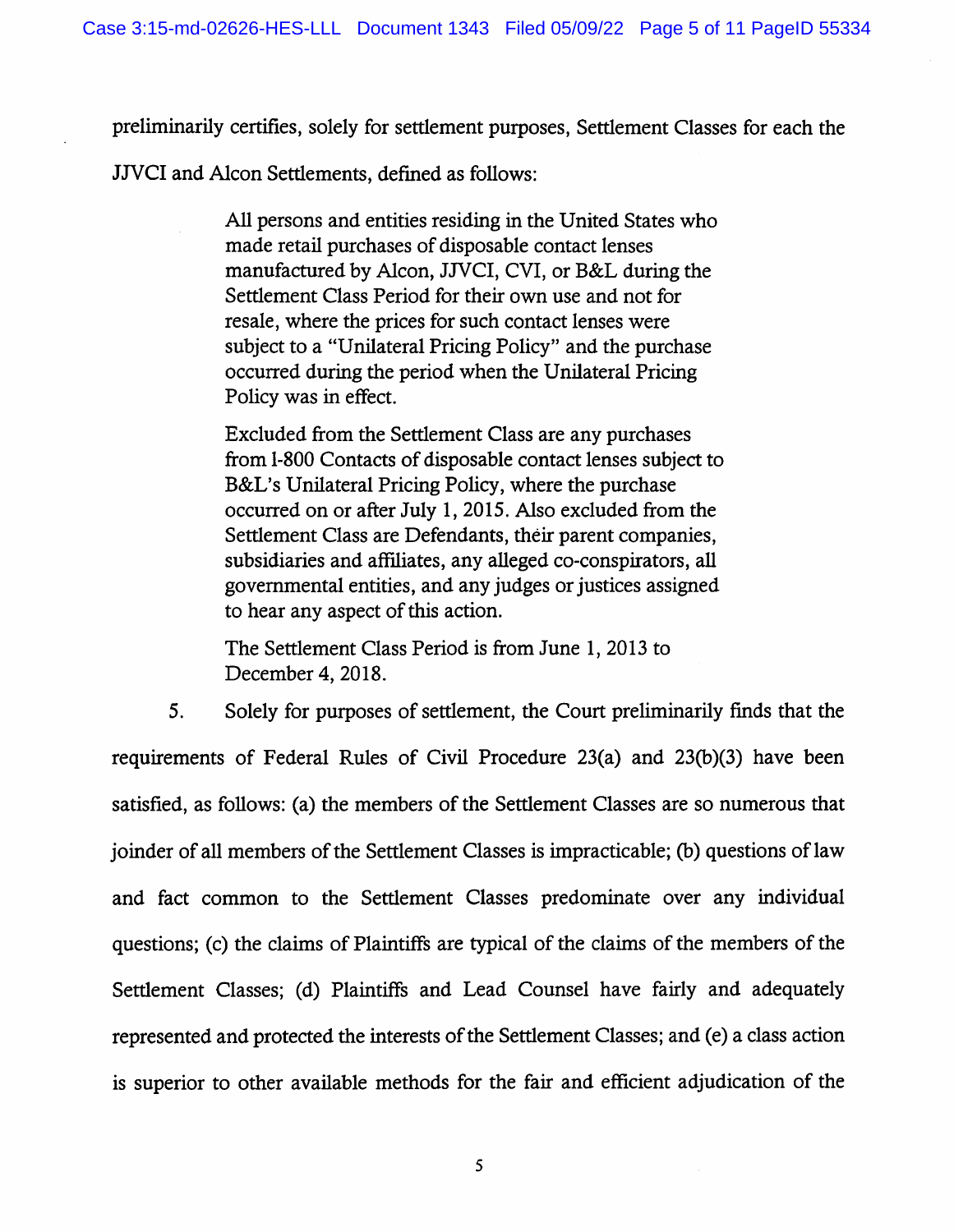controversy, considering: (i) the interests of members of the Settlement Classes in individually controlling the prosecution of separate actions; (ii) the extent and nature of any litigation concerning the controversy already begun by members of the Settlement Classes; (iii) the desirability or undesirability of concentrating the litigation of these claims in this particular forum; and (iv) the likely difficulties in managing this Action as a class action.

6. If the Effective Date does not occur with respect to the Settlements because of the failure of a condition that affects the Settlements, this conditional certification of the Settlement Classes shall be deemed null and void as to the Settling Parties subject to the Settlements without the need for further action by the Court or any of the Settling Parties.

### m. PLAN OF DISTRIBUTION AND FAIRNESS HEARING

7. At a later date. Plaintiffs shall submit for the Court's approval a proposed Plan of Allocation of the Net Settlement Fund (and including all interest and income earned thereon after being transferred to the Escrow Account).

8. At or after the Fairness Hearing, the Court shall determine whether the Settlements, the proposed Plan of Distribution (if one is proposed), any application for reimbursement of the Representative Plaintiffs' time and expenses, and any application for attorneys' fees and/or expenses for Lead Counsel should be finally approved.

9. The Court sets the following schedule for upcoming dates and deadlines:

 $6\,$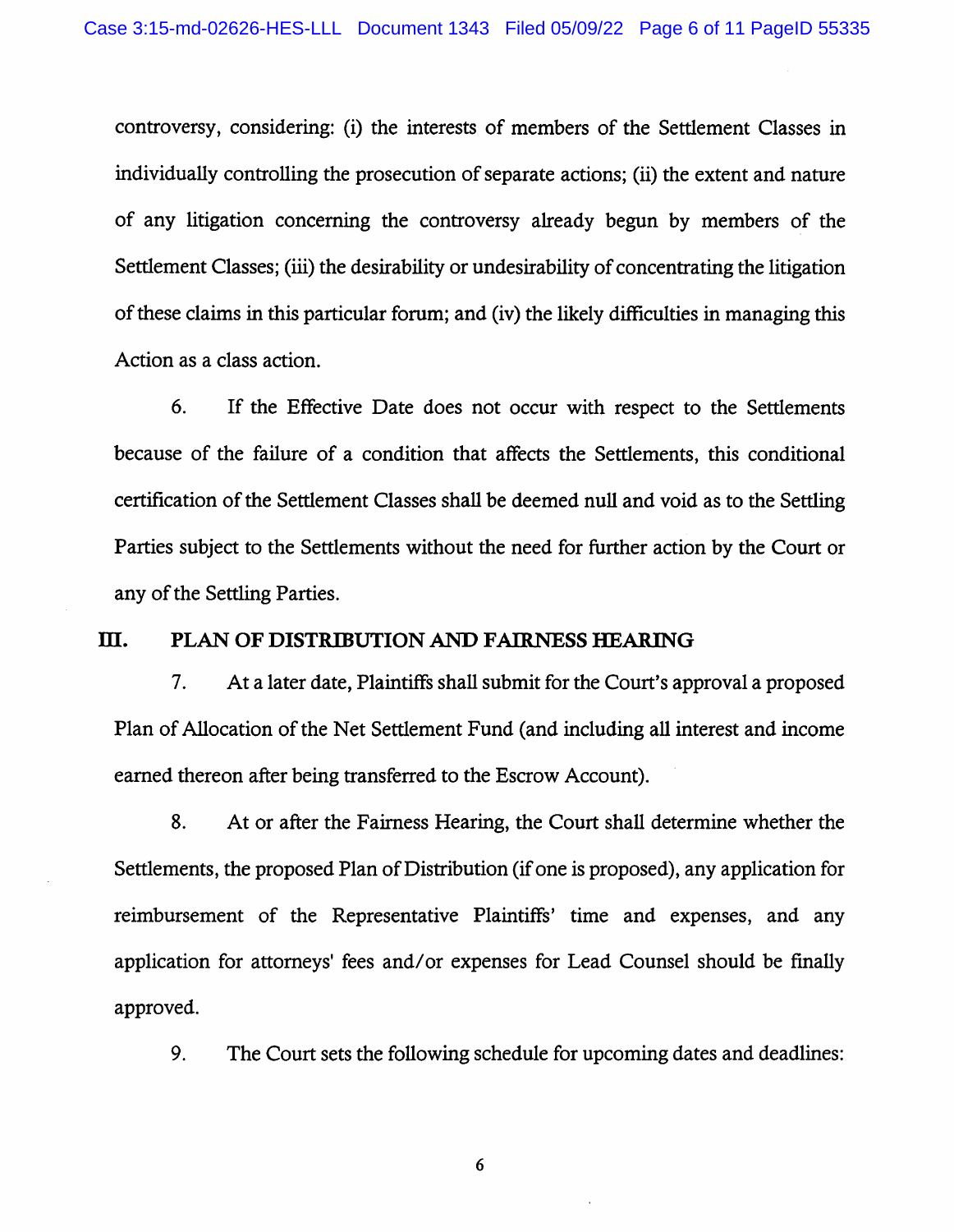| Notice Date (Notice Mailing)<br>Completion, Updating of Website and<br><b>Publication Notice</b> )                                                 | 45 Days After Preliminary Approval<br>and Approval of Notice Plan |
|----------------------------------------------------------------------------------------------------------------------------------------------------|-------------------------------------------------------------------|
| Plaintiffs' Motions for Final Approval,<br>Fees, Expenses, and/or Incentive<br>Awards for the Alcon and JJVCI<br><b>Settlements</b>                | 30 Days After Notice Date                                         |
| Opt-Out, Objection, and Claim Deadline<br>for Alcon and JJVCI Settlement Classes                                                                   | 60 Days After Notice Date                                         |
| Plaintiffs' Replies in Support of Motions<br>for Final Approval, Fees, Expenses,<br>and/or Incentive Awards for the Alcon<br>and JJVCI Settlements | 75 Days After Notice Date                                         |
| Fairness Hearing on Alcon and JJVCI<br>Settlements                                                                                                 | 90 Days After Notice Date                                         |

### IV. OTHER PROVISIONS

10. The notice requirements of the Class Action Fairness Act, 28 U.S.C. §1715, have been met.

11. The Court approves of Plaintiffs' designated Claims Administrator, Epiq Class Action & Claims Solutions, Inc. Absent further order of the Court, the Claims Administrator shall have such duties and responsibilities as are set forth in the Settlement Agreements.

12. The Court approves of Plaintiffs' designation of Huntington National Bank as Escrow Agent. Absent further order of the Court, the Escrow Agent shall establish the Escrow Account at Huntington National Bank and have such duties and responsibilities in such capacity as are set forth in the Settlement Agreements.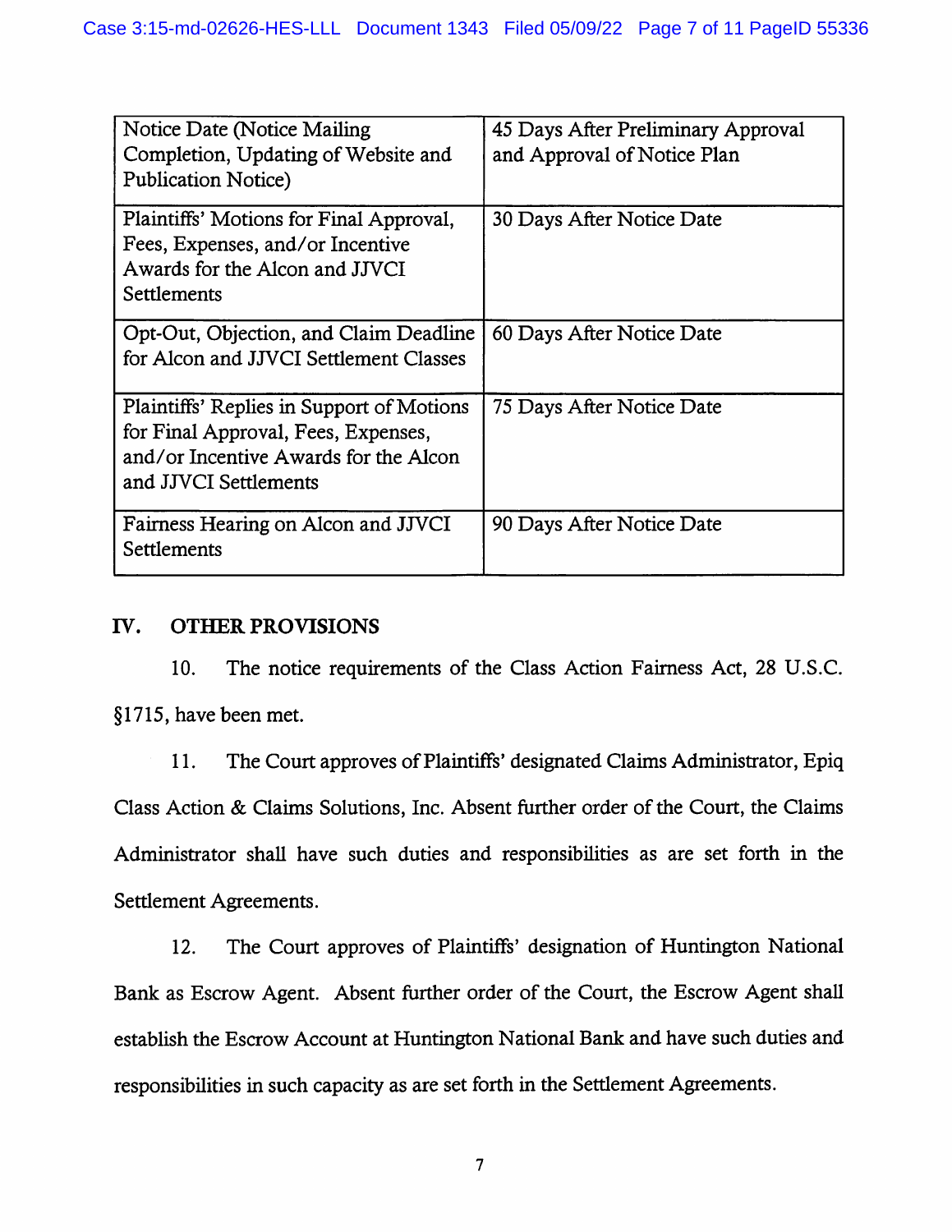13. The Court approves the establishment of the Escrow Account under the Settlement Agreements as Qualified Settlement Funds ("QSFs") pursuant to Internal Revenue Code §468B and the Treasury Regulations promulgated thereunder and retains continuing jurisdiction as to any issue that may arise in connection with the formulation or administration of the QSFs. All funds held by the Escrow Agent shall be deemed and considered to be in custodia legis and shall remain subject to the jurisdiction of the Court, until such time as such funds shall be distributed pursuant to the Settlement Agreements and further order(s) of the Court.

14. The Court approves the request that up to \$1,500,000 of the Settlement Fund be used to pay for Class Notice and Administration Expenses.

15. All reasonable expenses incurred in identifying and notifying potential Members of the Settlement Classes as well as administering the Net Settlement Fund shall be paid, as set forth herein and in Paragraph 3.9 of the Settlement Agreements. In the event the Court does not approve the Settlements, or if the Settlements otherwise fail to become effective, neither Plaintiffs nor any of their counsel shall have any obligation to repay any amounts incurred or disbursed pursuant to Paragraph 3.9 of the Settlement Agreements.

16. In the event that the Settlement Agreements are terminated, vacated, not approved, or the Effective Date fails to occur for any reason, then the Settling Parties shall be deemed to have reverted to their respective status in the Action as of the Execution Date, and, except as otherwise expressly provided herein, such parties shall proceed in all respects as if such Settlement Agreements and any related orders had

 $\boldsymbol{8}$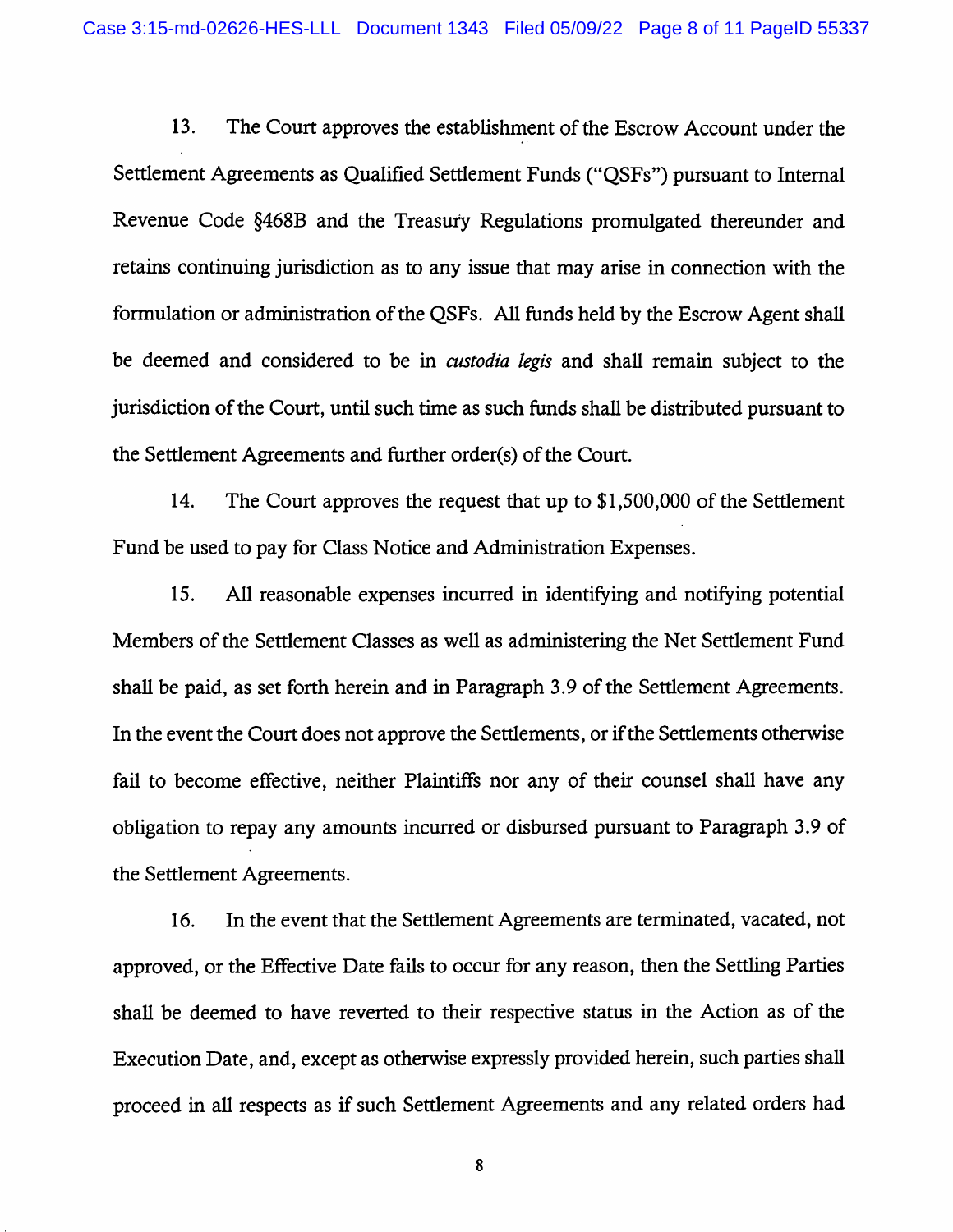not been entered, and such Settlement Agreements (including any amendment(s) thereto) and this Order shall be null and void, of no further force or effect, and without prejudice to any such Settling Parties, and may not be introduced as evidence or referred to in any actions or proceedings by any Person; provided, however, that in the event of termination of the Settlement Agreements, Paragraphs 3.2, 5.1, 9.3, and 10.6 of the Settlement Agreements shall nonetheless survive and continue to be of effect and have binding force. Any portion of the Settlement Fund previously paid, together with any interest earned thereon (and, if applicable, re-payment of any Fee and Expense Award referred to in Paragraph 9.3 of such Settlement Agreements), less Taxes due, if any, with respect to such income, and less up to \$1,500,000 in the costs of administration and notice actually incurred and paid or payable from the Settlement Fund, shall be returned to JJVCI and Alcon within five (5) business days after written notification of such event is sent by counsel for JJVCI, Alcon, or Lead Counsel to the Escrow Agent. At the request of JJVCI and/or Alcon, the Escrow Agent shall apply for any tax refund owed on the Settlement Fund and pay the proceeds to JJVCI and/or Alcon.

17. The Court's certification of the Setdement Classes as provided herein is without prejudice to, or waiver of, the rights of any non-settling Defendant to contest certification of any non-settlement class proposed in this Action. The Court's findings in this Order shall have no effect on the Court's ruling on any motion to certify any non-settlement class in this Action; and no party may cite or refer to the Court's approval of any Settlement Class as persuasive or binding authority with respect to

9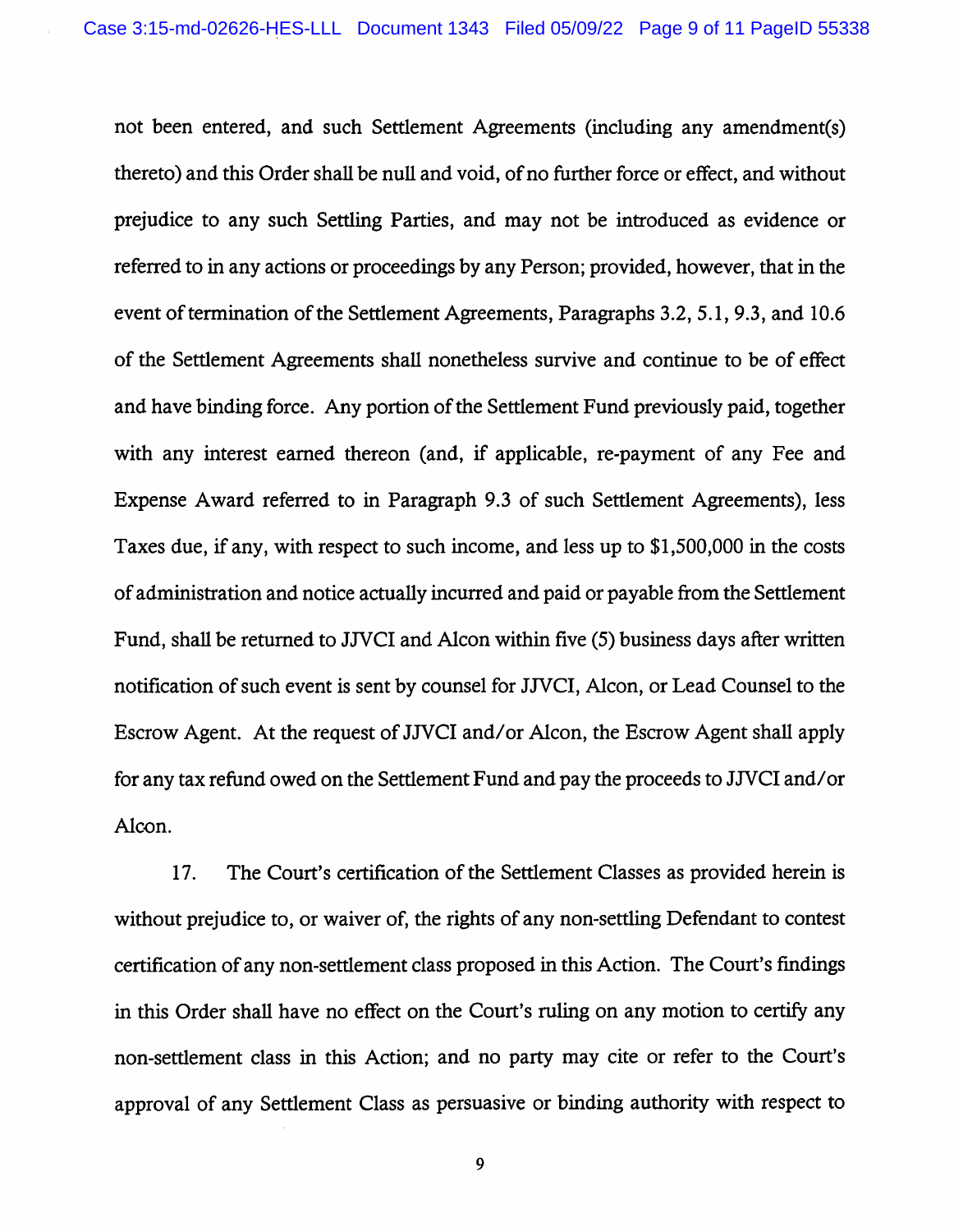any motion to certify any non-settlement class or any other dispositive motion filed by a non-settling Defendant. Nor shall such preliminary approval prejudice any rights, claims, or defenses of any non-settling Defendant.

18. JJVCI and Alcon have denied wrongdoing or liability in connection with the allegations in the Action. As such, nothing in the Settlement Agreements constitutes an admission by JJVCI or Alcon as to the merits of the allegations made in the Action, the validity of any defenses that could be or have been asserted, or the appropriateness of the certification of any class.

19. All proceedings in the Action with respect to JJVCI and Alcon are stayed until further order of the Court. Such stay does not apply, however, to the extent actions are necessary to implement or comply with the terms of the Settlement Agreements.

20. All Class Members shall be bound by all determinations and judgments in the Action concerning the settlement set forth in the Settlement Agreements, whether favorable or unfavorable to the Settlement Classes.

21. Any member of the Settlement Classes may enter an appearance in the Action, at his, her, or its own expense, individually or through counsel of his, her, or its own choice. Any member of the Settlement Classes who does not enter an

10